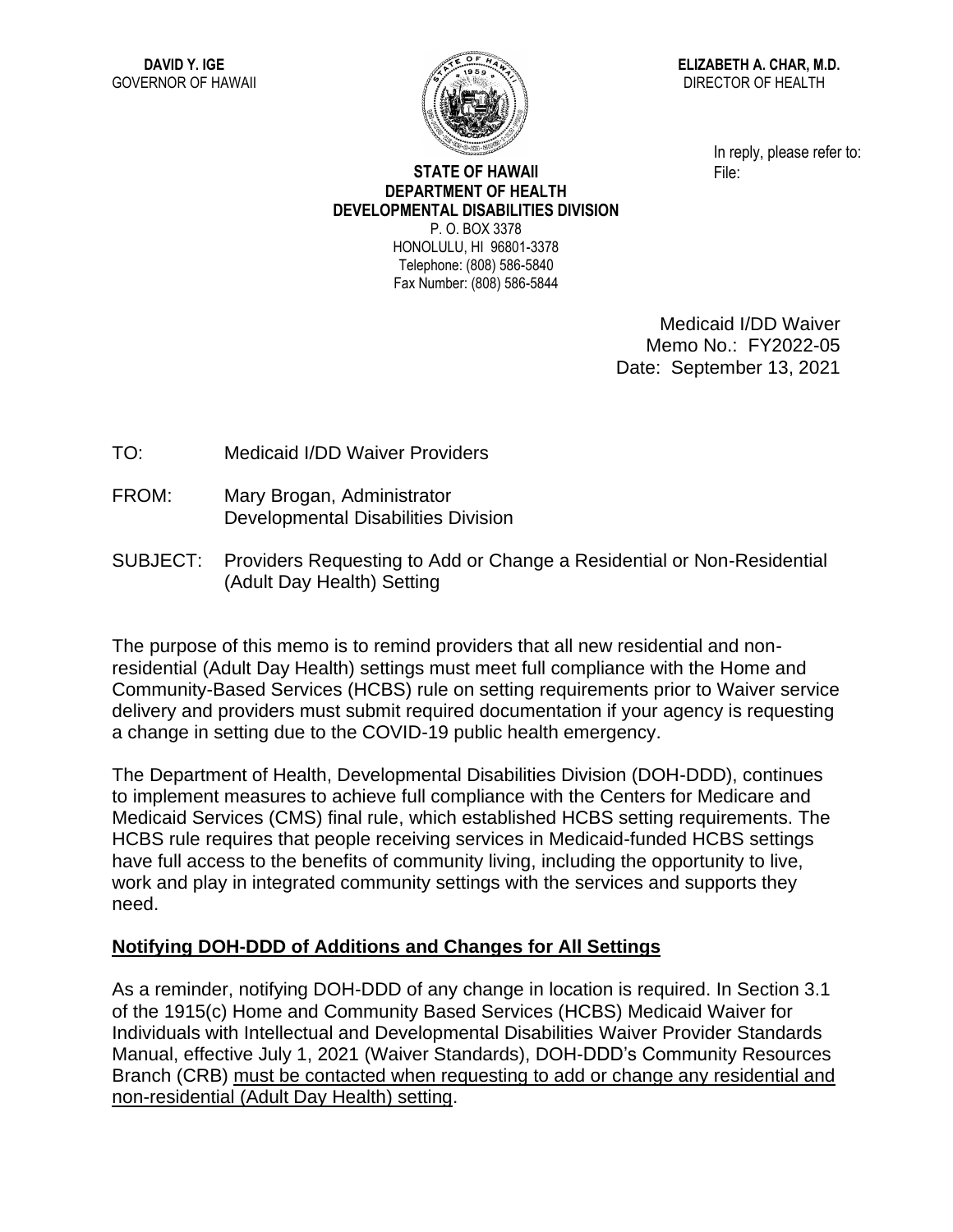Medicaid I/DD Waiver Program – Provider Memo Memo No. FY2022-05 September 13, 2021 Page 2 of 3

## **All New Settings Must Meet Final Rule Compliance**

All new residential and non-residential (Adult Day Health) settings not in operation prior to the March 17, 2014, date must meet full compliance with the HCBS rule on setting requirements prior to Waiver service delivery.

See question #3 below from the CMS Q&A which addresses new setting requirements.

*Q3. Can a new setting that was not providing Medicaid-funded HCBS on March 17, 2014, under an approved state plan, waiver or demonstration, avail itself of the time remaining in the transition period to come into compliance with the settings requirements?* 

*A3. No. As indicated in the HCBS final regulations, any setting in which services were not being provided under an approved state plan, waiver or demonstration as of March 17, 2014, must be in compliance with the regulations for HCBS settings by the effective date of the program (the time the state submits a claim for Federal HCBS reimbursement).*

The full document can be found here: [https://www.medicaid.gov/sites/default/files/2019-](https://www.medicaid.gov/sites/default/files/2019-12/faq-planned-construction.pdf) [12/faq-planned-construction.pdf](https://www.medicaid.gov/sites/default/files/2019-12/faq-planned-construction.pdf)

## **Changes Due to the Public Health Emergency (PHE)**

If your agency is requesting a change in setting due to the COVID-19 PHE, your agency must submit documentation to demonstrate how the COVID-19 PHE has impacted your program and resulted in a need to change the setting. Additionally, your agency will need to submit a new HCBS Compliance Evidence Template for the change/new location and DOH-DDD will reassess the change/new setting. Although the change/new location will be subject to the HCBS rule, DOH-DDD will allow the location to continue to work toward full compliance with the HCBS rule, however, the physical location must demonstrate the likelihood that full compliance will be met and the setting must **not** be:

- located in a building or attached to a building that is also a publicly or privately operated facility that provides inpatient institutional treatment (NF, ICF/IID, hospital, inpatient rehabilitation facility);
- located in a building on the grounds of, or immediately adjacent to, a public institution;
- located where there are multiple facilities or settings serving people with disabilities co-located and operated or controlled by the same provider agency;
- surrounded by high walls or fences and/or has closed or locked gates; and
- designed to provide people with disabilities multiple types of services and activities on-site, including housing, day services, medical, behavioral, and therapeutic services and/or social and recreational activities.